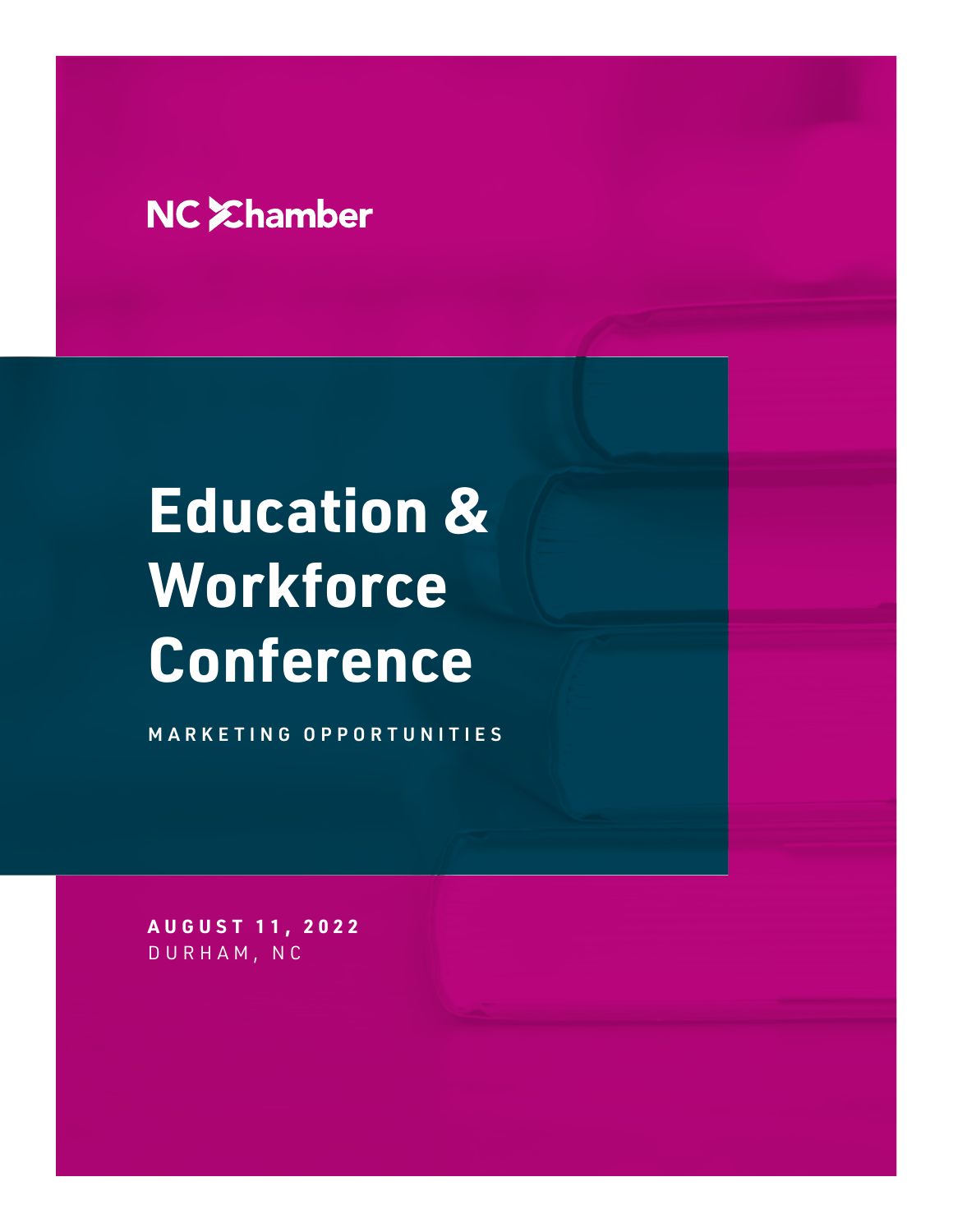## **Education & Workforce Conference**

August 11, 2022 | Sheraton Imperial Hotel | Durham, NC

Today's employers are ever more aware of the need for effective education systems at all levels to ensure students are prepared for the 21st-century global marketplace. This event brings together educators and business leaders to share ideas and collaborate on the roles each can play in ensuring the state's students are college and career ready for the jobs of tomorrow.

*Expected Attendance: 300*

**"An enlightening and comprehensive approach on reiterating the correlation between education and business, and how these impact workforce development."**

 **Elaine Clodfelter**  *Director, Student Advocacy South Piedmont Community College*

#### **Attendees by Industry**

| Schools/Universities                  | 50% |
|---------------------------------------|-----|
| Manufacturing                         | 14% |
| Other                                 | 12% |
| <b>Business/Civic Associations</b>    | 9%  |
| <b>Business/Health/Legal Services</b> | 8%  |
| Insurance/Finance/Real Estate         | 6%  |
| Transportation/Utilities              | 1%  |
| Wholesale/Retail                      | 1%  |
|                                       |     |

*Categories are not mutually exclusive.*

#### **Attendees by Title**

| 19%<br>Specialist/Coordinator/Analyst<br>President/C-Suite<br>18%<br>Vice President<br>15%<br>11%<br>Manager<br>Senior Level<br>5% | Director | 31% |
|------------------------------------------------------------------------------------------------------------------------------------|----------|-----|
|                                                                                                                                    |          |     |
|                                                                                                                                    |          |     |
|                                                                                                                                    |          |     |
|                                                                                                                                    |          |     |
|                                                                                                                                    |          |     |

*Categories are not mutually exclusive.*

#### **Attendees by Employer Size**

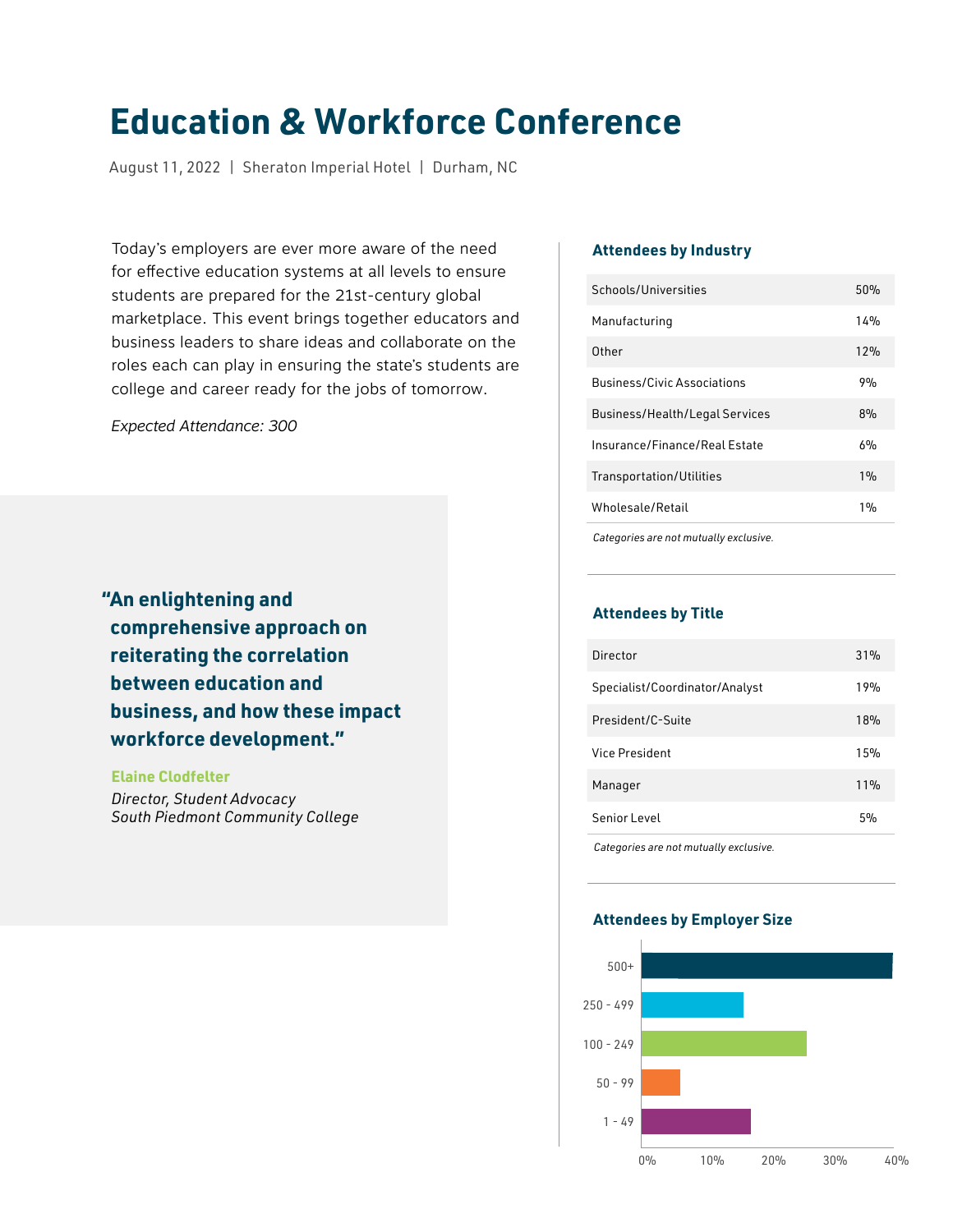### **Education & Workforce Conference**



| Event registrations/seats included                                                                                                                                           | 15 | 12 | 10        | 6         | 4 | 2 |
|------------------------------------------------------------------------------------------------------------------------------------------------------------------------------|----|----|-----------|-----------|---|---|
| Customized ROI report detailing the reach of your marketing benefits,<br>delivered post-event                                                                                |    |    | $\bullet$ | $\bullet$ | с |   |
| List of attendees, including name, title and company provided the day before<br>the event                                                                                    |    |    | О         | ۵         |   |   |
| NC Chamber to post confirmation of sponsor's involvement to social media<br>accounts, which garner more than 1 million impressions, on average                               |    |    | ٠         | ö         |   |   |
| Company logo or listing (contingent on level) on event sponsor sign, event<br>webpage, and in event program                                                                  |    |    | $\bullet$ | ö         |   |   |
| Link to company landing page placed on the NC Chamber event page                                                                                                             |    |    |           | $\bullet$ |   |   |
| Dedicated PowerPoint slide (provided by sponsor) added to rolling presentation<br>shown during breaks/intermission                                                           |    |    | ٠         |           |   |   |
| Company listing on all event promotional materials, including e-mail blasts and<br>press releases                                                                            |    |    |           |           |   |   |
| First right of refusal to sponsor in 2023, must be confirmed within 90 days after<br>2022 event                                                                              |    |    |           |           |   |   |
| Web banner (provided by sponsor) with link to company landing page<br>incorporated into promotional e-mail sent to prospective/past event attendees                          |    |    |           |           |   |   |
| Dedicated e-mail blast (provided by sponsor) sent to past, present and<br>prospective attendees and shared on NC Chamber website. Content subject to<br>NC Chamber approval. |    |    |           |           |   |   |
| 60-second commercial spot (provided by sponsor) played during<br>the event                                                                                                   |    |    |           |           |   |   |
| Full-page print ad in the event program, placed as back cover                                                                                                                |    |    |           |           |   |   |
| Prominently displayed pop-up banner (provided by sponsor) at the event                                                                                                       |    |    |           |           |   |   |
| Opportunity to distribute promotional materials to attendees                                                                                                                 |    |    |           |           |   |   |
| Opportunity to give welcome/introduction remarks                                                                                                                             |    |    |           |           |   |   |
| Table top exhibit space                                                                                                                                                      |    |    |           |           |   | ٠ |